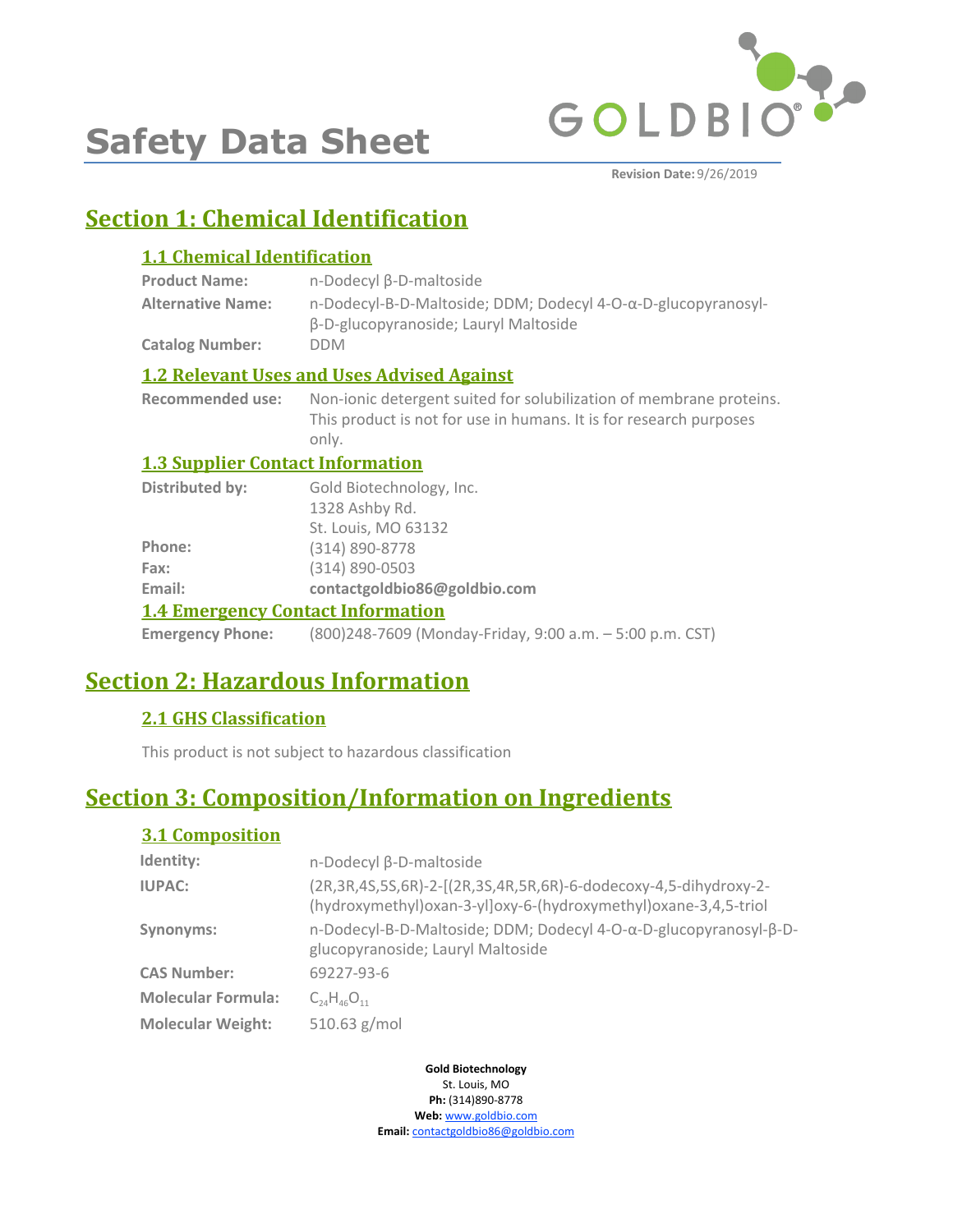# **Section 4: First Aid Measures**

## **4.1 Detailed First Aid Measures**

| <b>Inhalation:</b>         | If breathed in, move person into fresh air. If not breathing, give<br>artificial respiration. Consult a physician.                                    |
|----------------------------|-------------------------------------------------------------------------------------------------------------------------------------------------------|
| Skin:                      | Immediately wash skin copiously with soap and water. Take victim<br>immediately to hospital. Consult a physician.                                     |
| Eye:                       | Immediately rinse out with water for at least 15 minutes. Assure<br>adequate flushing by separating the eyelids with fingers. Consult a<br>physician. |
| Ingestion:                 | Wash out mouth with water. Drink plenty of water. Consult a<br>physician. Never give anything by mouth to an unconscious person.                      |
| <b>Notes to Physician:</b> | Treat symptomatically and supportively.                                                                                                               |

## **4.2 Most Important Symptoms And Effects, Either Acute Or Delayed**

The most important known symptoms and effects are described in the labeling (see section2). And /or in section 11.

## **4.3 Indication of immediate medical attention and special treatment needed**

Not available

## **Section 5: Fire Fighting Measures**

## **5.1 Conditions of flammability:**

Not flammable or combustible.

#### **5.2 Suitable extinguishing media:**

Use water spray, alcohol-resistant foam, dry chemical or carbon dioxide.

## **5.3 Specific hazards arising from the chemical**

During a fire, highly toxic gases may be generated by thermal decomposition or combustion – Carbon oxides.

## **5.4 Specific protective actions for fire-fighters:**

Wear self-contained breathing apparatus and protective clothing to prevent contact with skin and eyes.

## **Section 6: Accidental Release Measures**

## **6.1 Personal precautions, protective equipment and emergency procedures:**

Use personal protective equipment. Avoid breathing vapors, mist or gas. Ensure adequate ventilation.

#### **6.2 Environmental precautions:**

Do not let product enter drains.

#### **6.3 Methods and materials for containment and cleaning up:**

Soak up with absorbent material, discard.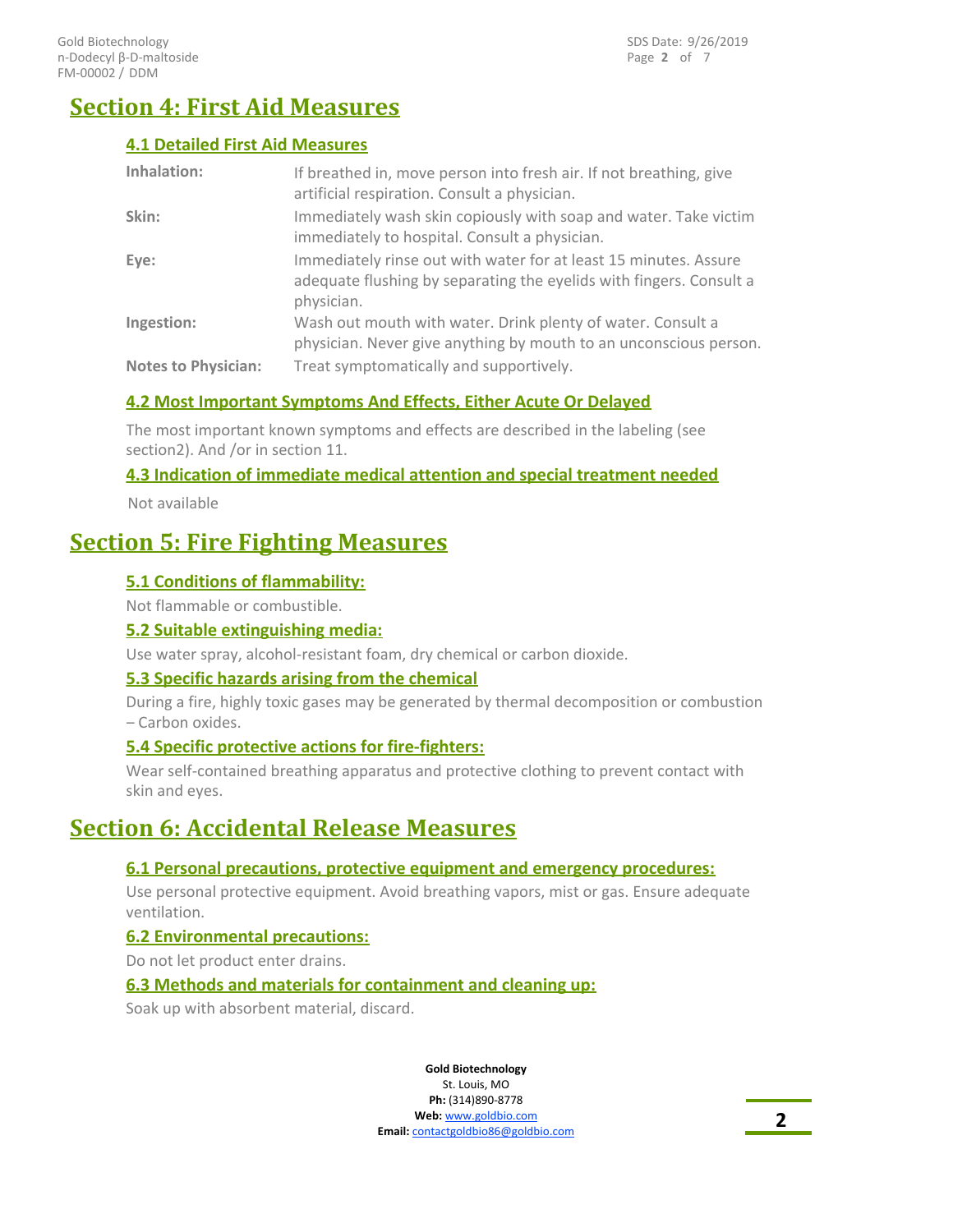Page **3** of 7 SDS Date: 9/26/2019

## **Section 7: Handling and Storage**

## **7.1 Precautions for safe handling:**

Always wear personal protective equipment (PPE, see section 8).

#### **7.2 Conditions for safe storage, including and incompatibilities:**

Keep container tightly closed. Keep in a dry place.

Store at -20°C. Protect from light.

# **Section 8: Exposure Controls / Personal Protection**

## **8.1 Control Parameters:**

Contains no substances with occupational exposure limit values.

#### **8.2: Appropriate engineering controls:**

Contains no substances with occupational exposure limit values.

#### **8.3 Personal Protective Equipment (PPE):**

**Eye/Face Protection:** Safety glasses with side-shields conforming to EN166. Use equipment for eye protection tested and approved under appropriate government standards such as NIOSH (US) or EN 166(EU).

**Skin Protection:** Handle with gloves. Gloves must be inspected prior to use. Use proper glove removal technique - without touching outer surface of glove - to avoid skin contact with this product. Dispose of contaminated gloves after use in accordance with applicable laws and good laboratory practices. Wash and dry hands. The type of protective equipment must be selected according to the concentration and amount of the dangerous substance at the specific workplace.

**Respiratory Protection:** Where risk assessment shows air-purifying respirators are appropriate use a full-face particle respirator type N100 (US) or type P3 (EN 143) respirator cartridges as a backup to engineering controls. If the respirator is the sole means of protection, use a full-face supplied air respirator. Use respirators and components tested and approved under appropriate government standards such as NIOSH (US) or CEN (EU).

**Other Protective Clothing or Equipment:** Wear appropriate protective clothing to prevent exposure.

# **Section 9: Physical and Chemical Properties**

## **9.1 General chemical and physical properties**

| Appearance:            | White Crystalline Powder |
|------------------------|--------------------------|
| Odor:                  | Not Available            |
| <b>Odor Threshold:</b> | Not Available            |

**Gold Biotechnology** St. Louis, MO **Ph:** (314)890-8778 **Web:** www.goldbio.com **Email:** contactgoldbio.com **3**<br>**Email:** contactgoldbio86@goldbio.com **3**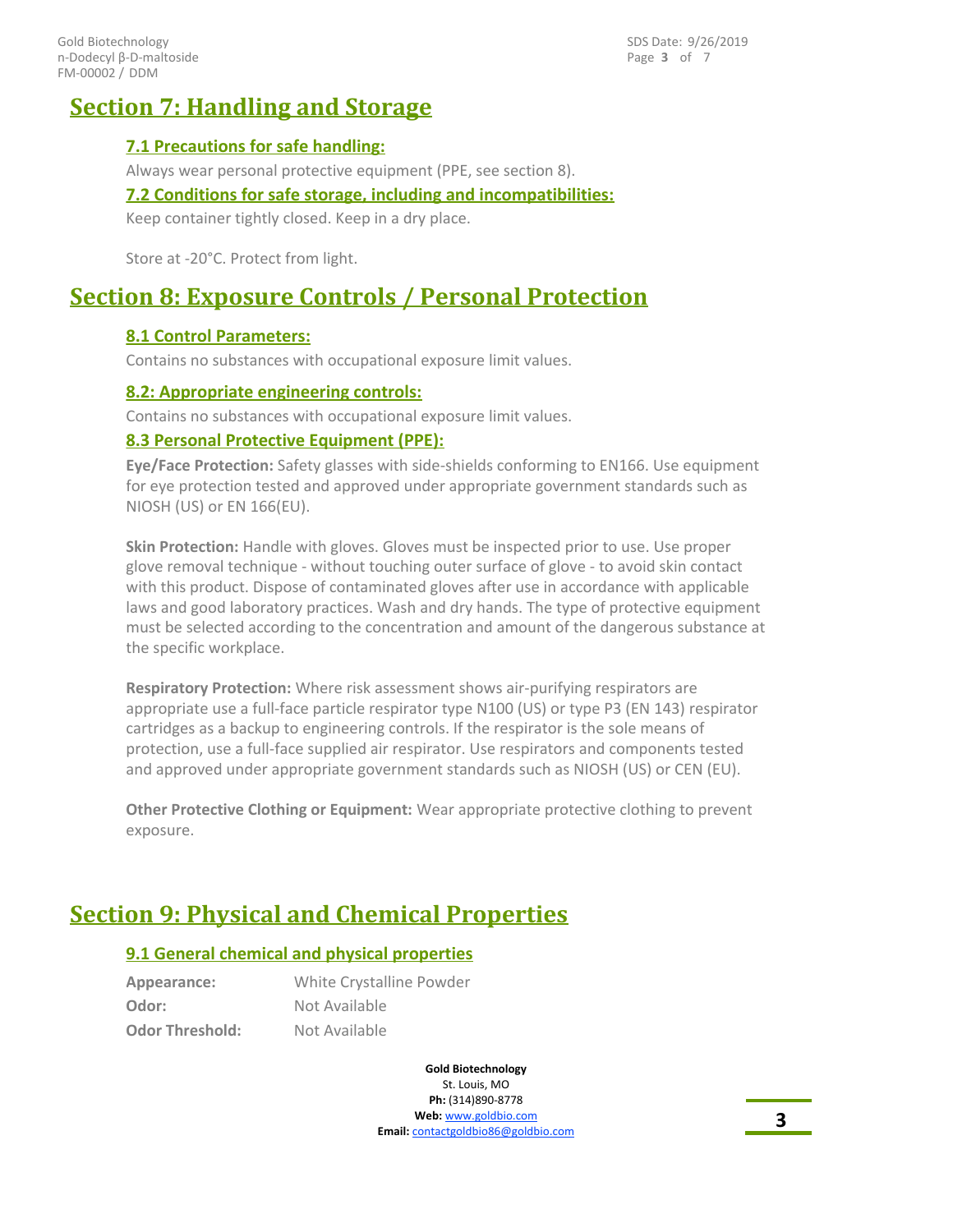Page **4** of 7 SDS Date: 9/26/2019

| pH:                                         | 6.2 at 100 mg/L at 24 °C |
|---------------------------------------------|--------------------------|
| <b>Melting Point:</b>                       | $224 - 226^{\circ}$ C    |
| <b>Freezing Point:</b>                      | Not Available            |
| <b>Boiling Point/Range:</b>                 | Not Available            |
| <b>Flash Point:</b>                         | Not Available            |
| <b>Evaporation Rate:</b>                    | Not Available            |
| Lower Explosion Limit: Not Available        |                          |
| <b>Upper Explosion Limit: Not Available</b> |                          |
| <b>Vapor Pressure:</b>                      | Not Available            |
| <b>Vapor Density:</b>                       | Not Available            |
| <b>Relative Density:</b>                    | Not Available            |
| Solubility:                                 | Not Available            |
| <b>Partition Coefficient</b>                |                          |
| n-octanol/water:                            | Not Available            |
| <b>Auto-Ignition</b>                        |                          |
| Temperature:                                | Not Available            |
| Decomposition                               |                          |
| Temperature:                                | Not Available            |
| <b>Viscosity:</b>                           | Not Available            |

# **Section 10: Stability and Reactivity Data**

## **10.1 Reactivity:**

Not available

#### **10.2 Chemical Stability:**

Stable under recommended storage conditions.

#### **10.3 Possibility of hazardous reactions:**

Not available.

#### **10.4 Conditions to avoid:**

Incompatible materials.

#### **10.5 Incompatible materials:**

Strong oxidizing agents.

## **10.6 Hazardous decomposition products:**

Hazardous decomposition products formed under fire conditions. - Carbon Oxides.

## **Section 11: Toxicological Information**

#### **11.1 Toxicological effects**

**Acute toxicity:**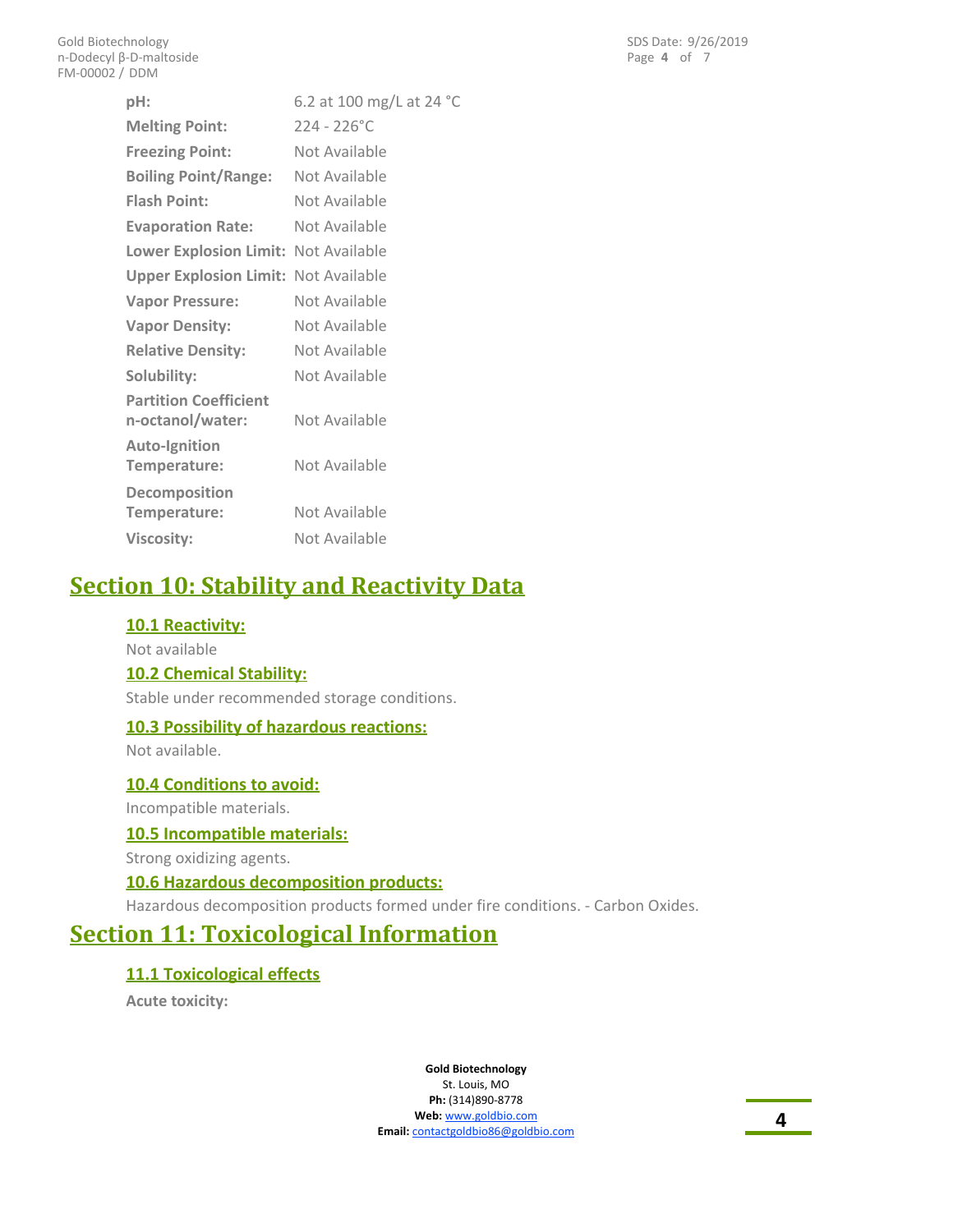#### **Skin corrosion/irritation:**

Not available.

#### **Respitory or skin sensitization:**

Not available.

#### **Germ cell mutagenicity:**

Not available.

#### **Carcinogenicity:**

| IARC:  | No component of this product present at levels greater than or equal<br>to 0.1% is identified as probable, possible or confirmed human<br>carcinogen by IARC.  |
|--------|----------------------------------------------------------------------------------------------------------------------------------------------------------------|
| ACGIH: | No component of this product present at levels greater than or equal<br>to 0.1% is identified as probable, possible or confirmed human<br>carcinogen by ACGIH. |
| NTP:   | No component of this product present at levels greater than or equal<br>to 0.1% is identified as probable, possible or confirmed human<br>carcinogen by NTP.   |
| OSHA:  | No component of this product present at levels greater than or equal                                                                                           |

to 0.1% is identified as a carcinogen or potential carcinogen by

## **Reproductive toxicity:**

Not available.

#### **STOT-single exposure:**

Not available.

**STOT-repeated exposure:**

Not available.

#### **Aspiration hazard:**

Not available.

**Likely routes of exposure:**

Respiratory organs, mouth, skin, and eyes.

OSHA.

#### **Symptoms of exposure:**

To the best of our knowledge, the chemical, physical, and toxicological properties have not been thoroughly investigated.

## **Section 12: Ecological Information**

#### **12.1 Toxicity:**

Not available. **12.2 Persistence and degradability:**

Not available.

#### **12.3 Bioacumulative potential:**

Not available.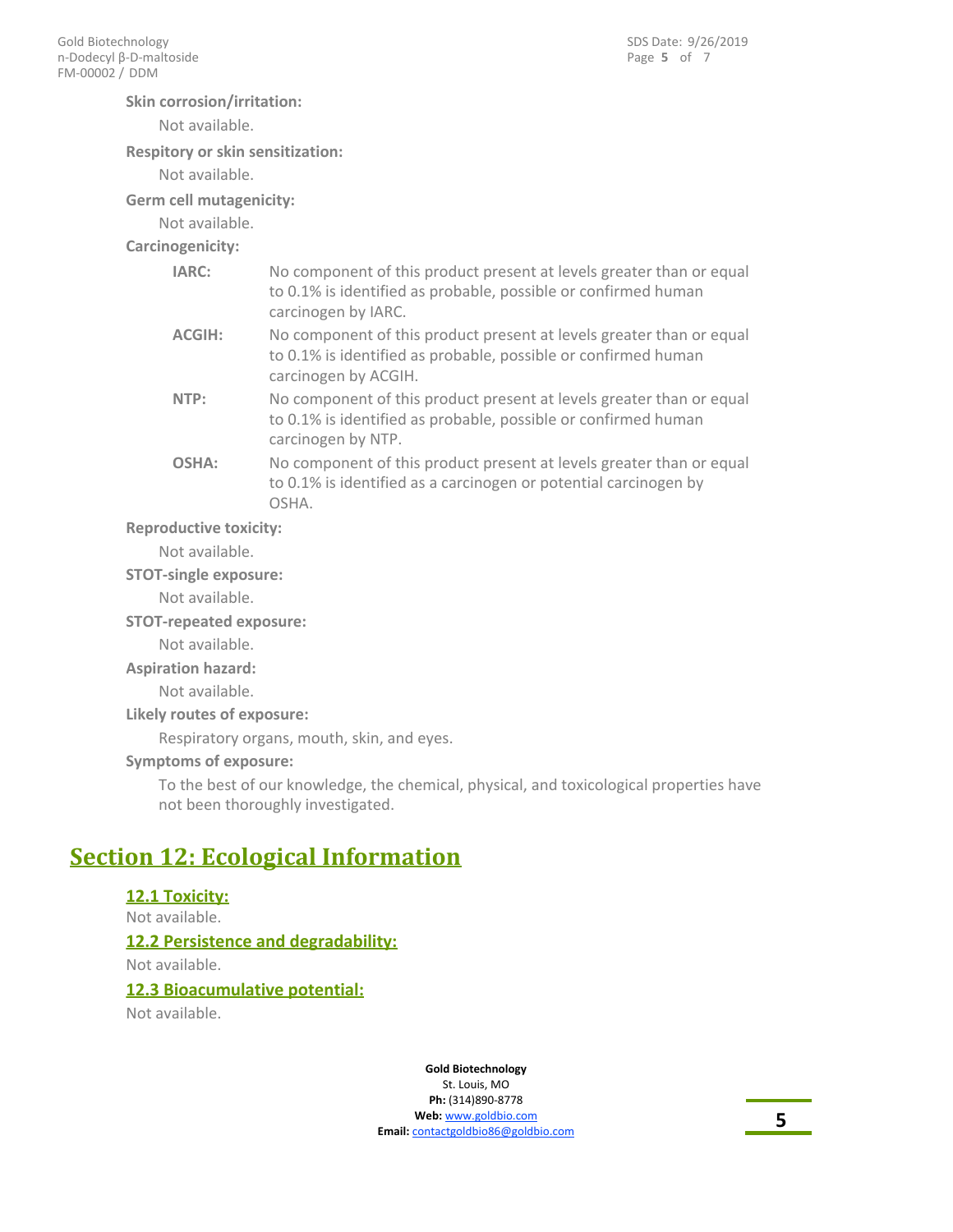FM-00002 / DDM Gold Biotechnology n-Dodecyl β-D-maltoside Page **6** of 7 SDS Date: 9/26/2019

## **12.4 Mobility in soil:**

Not available.

#### **12.5 Other adverse effects:**

None.

## **Section 13 Disposal Considerations**

Dispose of product in accordance with local rules and regulations.

# **Section 14: Transport Information**

## **14.1 US Department of Transportation (DOT)**

This material is considered to be non-hazardous for transport.

#### **14.2 International Maritime Dangerous Goods (IMDG):**

This material is considered to be non-hazardous for transport.

#### **14.2 International Air Transportation Association (IATA)**

This material is considered to be non-hazardous for transport.

## **Section 15: Regulatory Information**

#### **SARA 302 Components:**

SARA 302: No chemicals in this material are subject to the reporting requirements of SARA Title III, Section 302.

#### **SARA 313 Components:**

SARA 313: This material does not contain any chemical components with known CAS numbers that exceed the threshold (De Minimis) reporting levels established by SARA Title III, Section 313.

#### **SARA 311/312 Hazards:**

No SARA Hazards.

| <b>Massachusetts Right To Know Components:</b> | $CAS - No.$ |
|------------------------------------------------|-------------|
| n-Dodecyl β-D-maltoside                        | 69227-93-6  |
| <b>Pennsylvania Right To Know Components:</b>  | $CAS - No.$ |
| n-Dodecyl β-D-maltoside                        | 69227-93-6  |
| <b>New Jersey Right To Know Components:</b>    | $CAS - No.$ |
| n-Dodecyl β-D-maltoside                        | 69227-93-6  |
| <b>California Prop. 65 Components:</b>         |             |

This product does not contain any chemical known to the State of California to cause cancer, birth, or any other reproductive defects.

## **Section 16: Other Information**

While Gold Biotechnology, Inc. believes the information contained herein to be true and

**Gold Biotechnology** St. Louis, MO

**Ph:** (314)890-8778 **Web:** www.goldbio.com **Email:** contactgoldbio86@goldbio.com **6**